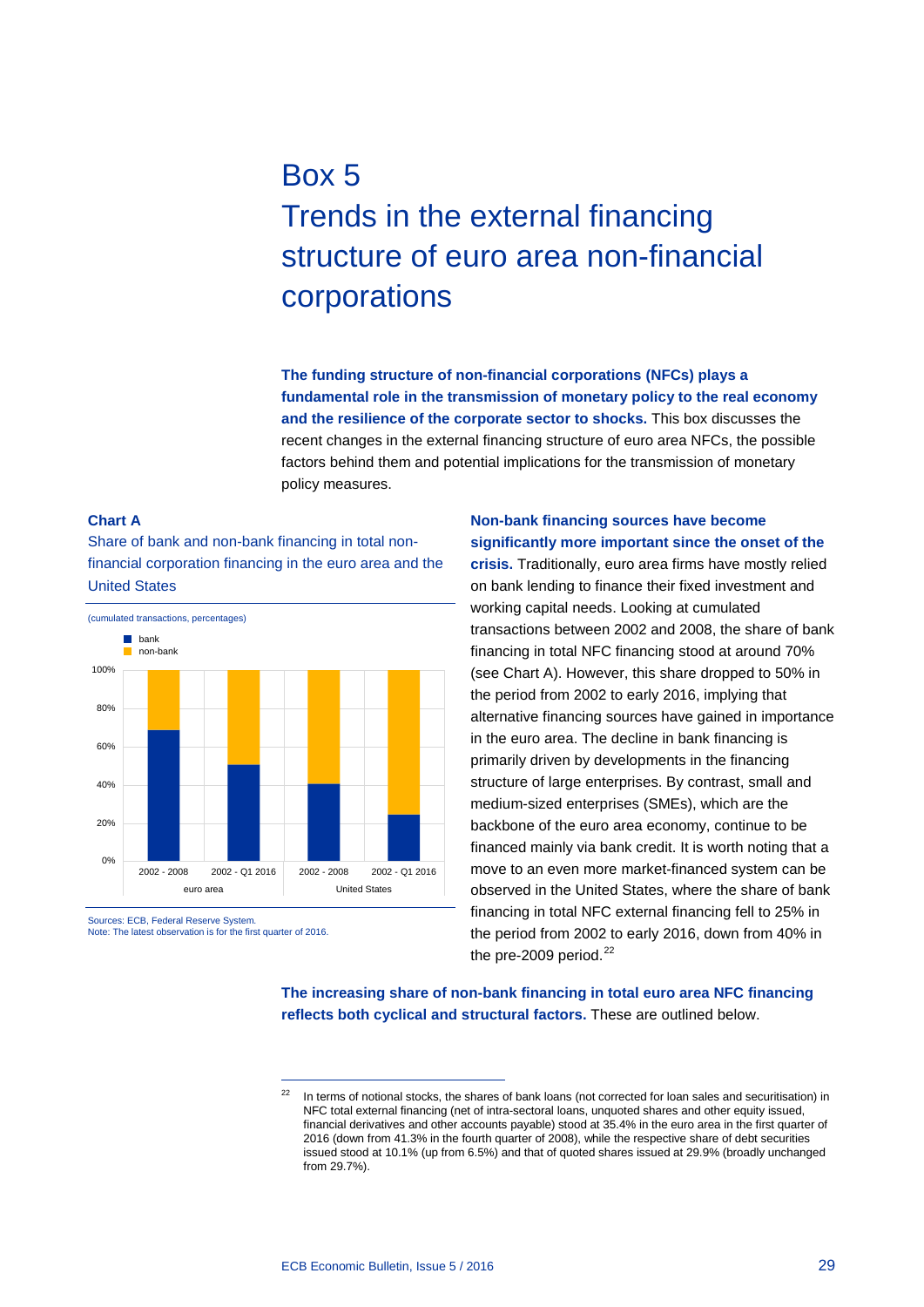1. *A protracted period of weakness in bank lending.* The net flow of finance from banks to NFCs contracted in 2009 and 2010, and again between 2012 and 2014, reflecting both credit demand and supply factors, including stricter regulation and supervision (see Chart B). To the extent that credit supply restrictions were binding, NFCs were forced to find alternative sources of financing. Notwithstanding a recovery in bank lending to NFCs since late 2014, net credit flows remain rather low, implying an ongoing fall in the share of bank credit against the background of a strengthening in NFCs' overall external financing.

## **Chart B**



External financing of euro area non-financial corporations by instrument

Source: ECB.

-

Notes: The latest observation is for the first quarter of 2016. "Other" refers to the difference between the total and the instruments included in the chart and includes inter-company loans and the rebalancing between non-financial and financial accounts data.

2. *Relatively robust bond issuance activity of NFCs.* Partly to compensate for the decline in bank lending but also reflecting increasingly favourable marketfinancing conditions, NFCs substantially increased their net issuance of debt securities, especially between 2009 and mid-2014.<sup>[23](#page-1-0)</sup> Though NFCs' bond issuance activity has been less vibrant since mid-2014, it remains above precrisis levels, as suggested by the most recent data on issuance activity for the second quarter of 2016, further supported by the ECB's new corporate sector purchase programme (CSPP) announced on 10 March 2016 (see Box 2 in this issue of the Economic Bulletin) and record-low corporate bond yields. The nominal cost of market-based debt stood at 1.45% in mid-July 2016, which is significantly below the current level of bank lending rates (see Chart C). The observed marked 650 basis point decline in the cost of market-based debt since

<span id="page-1-0"></span><sup>&</sup>lt;sup>23</sup> See also the box entitled "Recent developments in debt securities issued by non-financial corporations in the euro area", *Monthly Bulletin*, ECB, April 2014.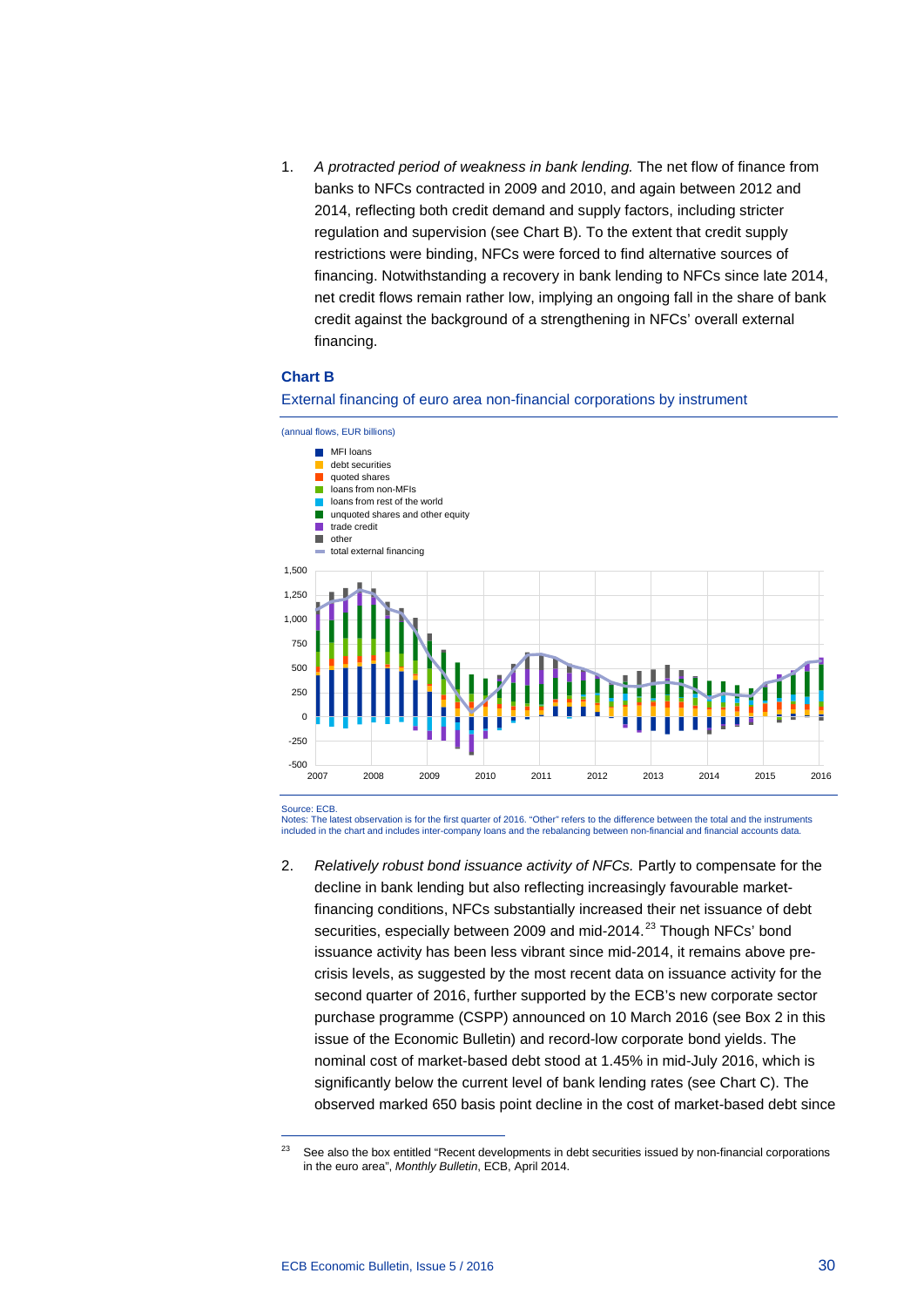the end of 2008 has been supported by both the ECB's monetary policy measures and globally declining bond yields.

## **Chart C**

Nominal cost of external financing for euro area non-financial corporations



Sources: Thomson Financial DataStream, Merrill Lynch, ECB, ECB calculations. Notes: The overall cost of financing for NFCs is calculated as a weighted average of the cost of bank lending, the cost of market-based debt and the cost of equity, based on their respective amounts outstanding derived from the euro area accounts. The latest<br>observation for overall cost and lending rates is for May 2016 and the latest observation for the c quoted equity is 20 July 2016.

- 3. *Rising importance of non-MFIs in financial intermediation.* Lending from non- $MFIs<sup>24</sup>$  $MFIs<sup>24</sup>$  $MFIs<sup>24</sup>$  to NFCs has increased since the crisis, which has also mitigated the effect of weak bank credit. $^{25}$  $^{25}$  $^{25}$  In recent years, the vigorous developments in non-MFI loans have mainly reflected an increase in loans granted by financing special purpose entities (SPEs) to their parent company, financed by the issuance of debt securities by these subsidiaries. Financing SPEs are typically resident in a different euro area country from the parent company or outside the euro area to benefit from a favourable tax regime and financial technology. Hence, the observed robust developments in loans from foreign entities in recent quarters most likely also mirror the increasing levels of bond issuance by firms through their subsidiaries located outside the euro area.
- 4. *Higher recourse to intra-sectoral financing.* NFCs also significantly increased their recourse to trade credit and intra-sectoral loans between mid-2010 and the end of 2012 to mitigate the negative impact of lower credit supply on the availability of external financing. At the same time, during the crisis firms financed a larger share of their activities with internally generated funds and

-

<span id="page-2-0"></span><sup>&</sup>lt;sup>24</sup> Non-MFI loans consist of loans from other financial institutions (OFIs) and insurance corporations and pension funds (ICPFs). Loans from OFIs include loans from financial vehicle corporations established to be holders of securitised loans originated by banks, financing special purpose entities, financial leasing companies, venture capital corporations, development capital companies and holding companies. Loans from ICPFs cover, inter alia, loans granted directly to finance construction projects, purchases of securitised loans to investment portfolios and possibly participation in syndicated loans.

<span id="page-2-1"></span><sup>&</sup>lt;sup>25</sup> See the article entitled "The role of euro area non-monetary financial institutions in financial intermediation", *Economic Bulletin*, Issue 4, ECB, June 2016.